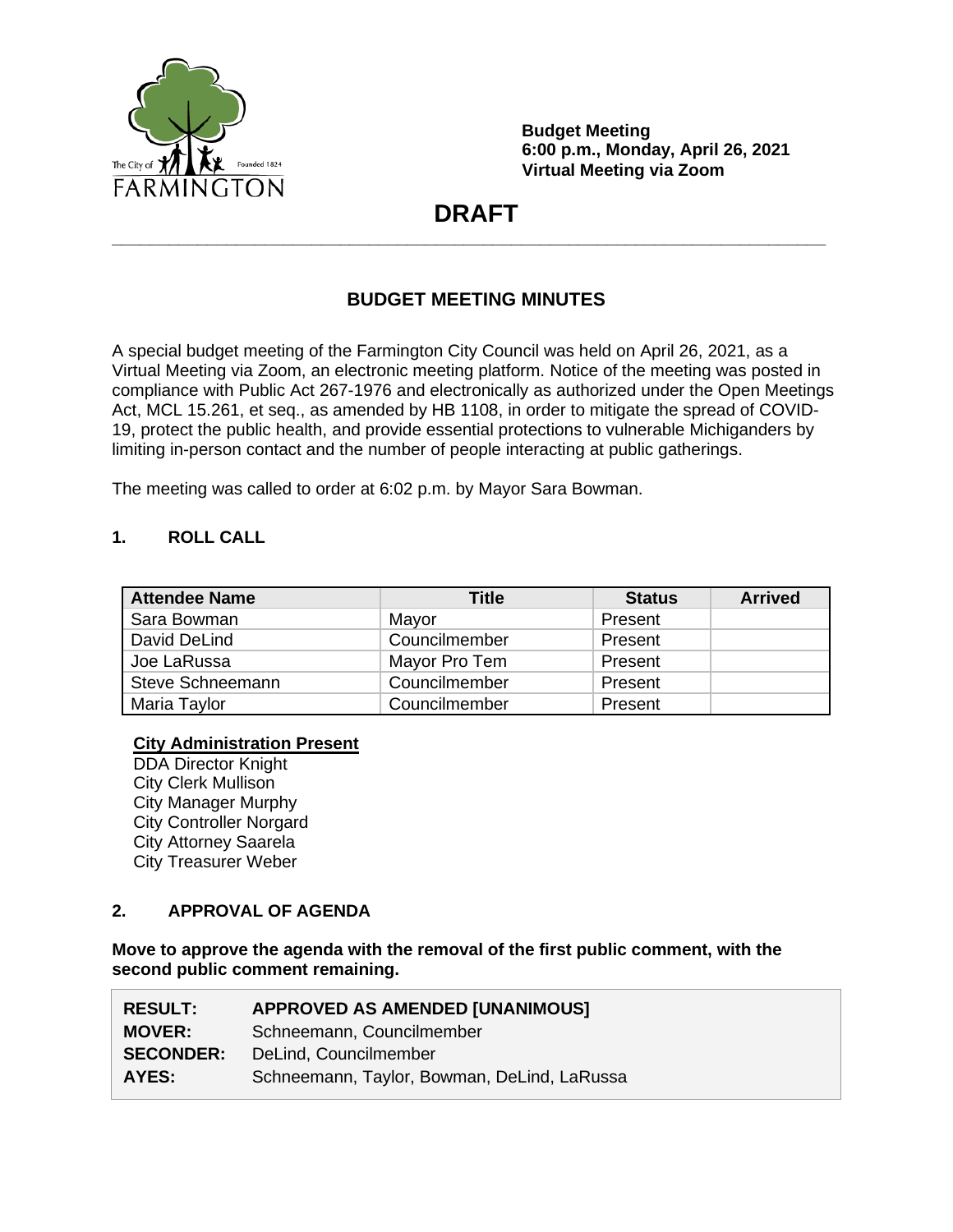## **3. DOWNTOWN DEVELOPMENT AUTHORITY PROPOSED BUDGET**

DDA Executive Director Kate Knight presented highlights of the Downtown Development Authority 2021-22 Budget and answered questions about details within the budget.

## **4. CITY MANAGER'S PROPOSED BUDGET**

City Manager Murphy presented the proposed FY2021/22 budget, including the ongoing impact of the COVID-19 pandemic.

Council asked questions about a Governor Warner Mansion line item, defraying a proposed deficit, the Retiree Health Care fund, American Rescue Plan funds, COVID-related losses, GLWA rates, and planned infrastructure projects such as Water & Sewer, roads, and sidewalks.

Council was appreciative of the work done to bring this budget together by Murphy, Department Heads, Director Weber, Controller Norgard, Deputy Treasurer Pohlman, and Administrative Assistant Ridderbos.

## **5. OTHER BUSINESS**

No other business was heard.

### **6. PUBLIC COMMENT**

Susan Kramer, 24105 Twin Valley Court, thanked Council for going over the detailed budget information.

### **7. COUNCIL COMMENT**

LaRussa commended all for their work.

DeLind recognized Sarah Davies for her efforts on the Beautification Committee for the recent city-wide clean up day.

Bowman said that she appreciated everyone who had worked on the budget for presenting a well-rounded picture of the costs of maintaining the high quality of service Farmington residents have come to expect.

### **8. ADJOURNMENT**

**Move to adjourn the meeting.**